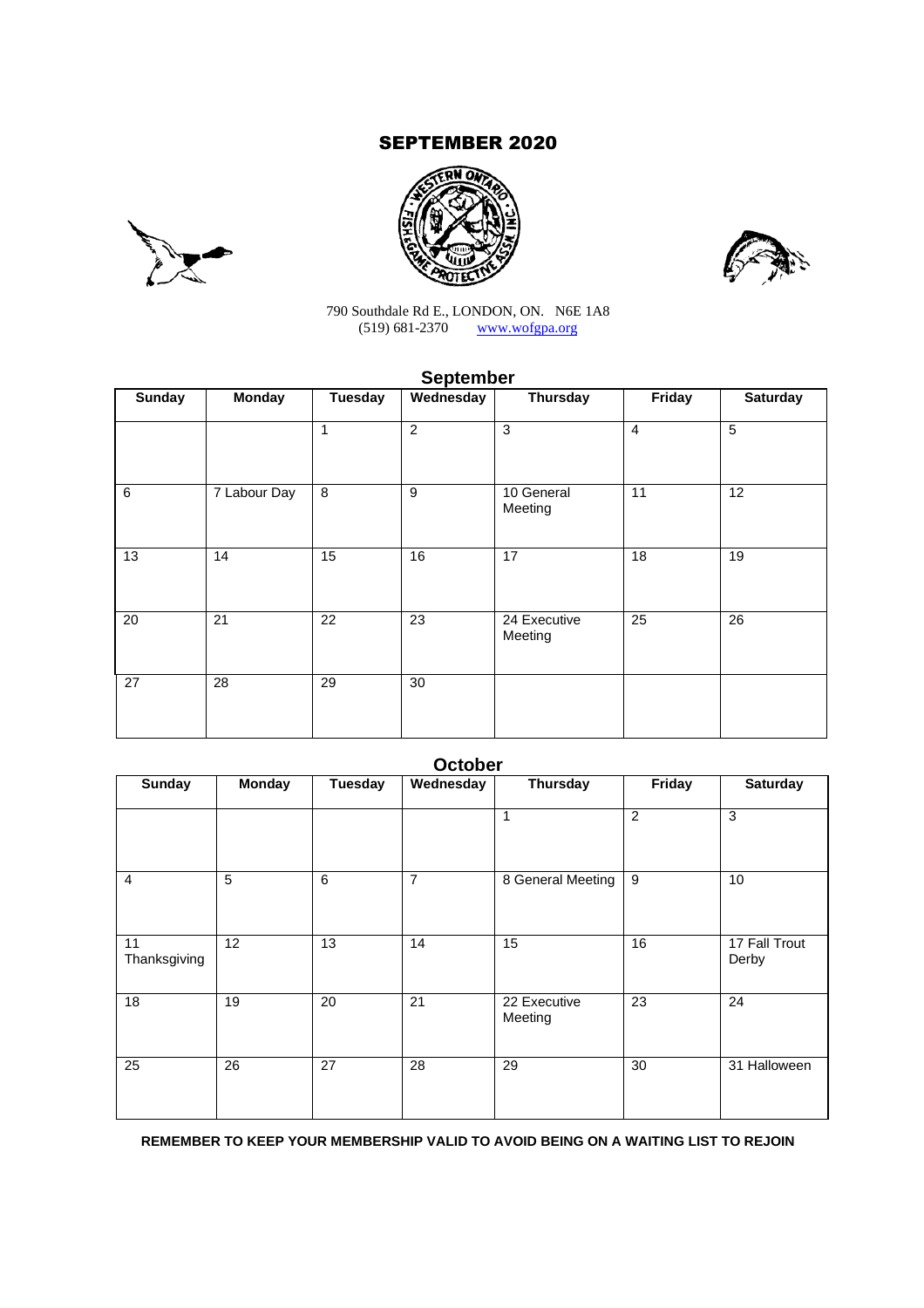#### **Western Ont. Fish & Game Protective Association Executive & Committees for 2019 - 2020**

#### **Executive**

| 519-668-2609 |
|--------------|
|              |
| 519-680-1222 |
|              |
| 519-691-7510 |
|              |
| 519-668-6257 |
|              |
| 519-668-6257 |
|              |
| 519-685-0237 |
| 519-681-7199 |
|              |
| 519-455-3627 |
|              |

#### **Committees**

| <b>Entertainment</b>   |              |
|------------------------|--------------|
| Teresa Couture (Chair) | 519-668-6257 |
| Mary Degan             | 519-438-8104 |
| Valerie Grahl          | 519-453-0659 |
| Jeanette Jurasek       | 519-685-0237 |
| Andre Koch             | 519-685-5725 |
| Julie Thursby          | 519-473-5506 |
| Diane Waite            | 519-685-7393 |
|                        |              |

#### **House**

**Entertainment**

| Lawrence Lainchbury (Chair) | 519-681-7199 |
|-----------------------------|--------------|
| <b>Steve Couture</b>        | 519-668-6257 |
| Bert Smit                   | 519-472-5624 |

#### **Grounds**

| 519-432-4239 |
|--------------|
| 519-668-6257 |
| 519-681-7199 |
| 519-681-8309 |
| 519-649-1988 |
| 519-680-1222 |
|              |

#### **Ponds**

| Stan Gibbs (Chair)  | 519-668-2609 |
|---------------------|--------------|
| Brian Allen         | 519-668-1908 |
| Rod Cameron         | 519-685-1377 |
| Jim Graham          | 519-681-0975 |
| Joe Isenor          | 519-681-4301 |
| Lou Liberatore      | 519-649-1988 |
| Lawrence Lainchbury | 519-681-7199 |
| George Maudsley     | 519-681-6429 |
| Doug Springer       | 519-680-2599 |
| <b>Bob Thursby</b>  | 519473-5506  |
| Diane Waite         | 519-685-7393 |
| Welfare             |              |
| Teresa Couture      | 519-668-6257 |
| <b>Boat Rack</b>    |              |
| Don Colborne        | 519-686-9559 |
| <b>Membership</b>   |              |
| Valerie Grahl       | 519-453-0659 |

| <b>Newsletter</b>                                 |              |
|---------------------------------------------------|--------------|
| <b>Teresa Couture</b>                             | 519-668-6257 |
| <b>Fundraising</b>                                |              |
| Andre Koch                                        | 519-685-5725 |
| <b>Steve Couture</b>                              | 519-668-6257 |
| <b>Youth Committee (Adult Mentors)</b>            |              |
| Jeanette Jurasek (Chair)                          | 519-685-0237 |
| Autumn Ernteman                                   | 519-453-3641 |
| Andre Koch                                        | 519-685-5725 |
| <b>Club Merchandise</b>                           |              |
| Andre Koch                                        | 519-685-5725 |
| <b>Website Administrator and Public Relations</b> |              |
| Lawrence Lainchbury                               | 519-681-7199 |
| <b>Political &amp; Environmental Research</b>     |              |
| Steve & Teresa Couture                            | 519-668-6257 |
| <b>Stan Gibbs</b>                                 | 519-668-2609 |
| Lawrence Lainchbury                               | 519-681-7199 |
| <b>Wreath Brigade</b>                             |              |
| <b>Stan Gibbs</b>                                 | 519-668-2609 |
| Angela Liberatore                                 | 519-680-1222 |
| <b>Club Caretakers</b>                            |              |
| Ray and Barb Smith                                | 519-681-2370 |

#### **Our Conservation Pledge**

I give my pledge as a Canadian to save and faithfully defend from waste the natural resources of my country, its soils and minerals, its waters, forests, air and wildlife, and to obey all Fish & Game laws.

#### **Our Purpose**

- To promote true sportsmanship by the protection, breeding,
- propagation and conservation of fish and game.
- To obey the Fish and Game Laws of Ontario.
- To promote reforestation and conservation.
- To maintain a club and pond for the accommodation and enjoyment of the members and friends.

#### **Meetings**

General meetings are held on the second Thursday of each month at 7:30pm, except for the months of July and August. The Executive meetings are held on the fourth Thursday of each month. Remember that you, as a member, are welcome to attend all club meetings. Your input is highly valued and appreciated.

#### **Treasurer's Report**

The Treasurer's Report is presented at the Executive meeting and questions and comments are always welcome. If you wish to receive a copy of the full report, please attend this meeting.

Cigarette smoking is not permitted within 5 metres of all club entrances. Smokers are asked to use the containers provided for cigarette butt disposal. Cannabis use and vaping is not permitted anywhere on club property.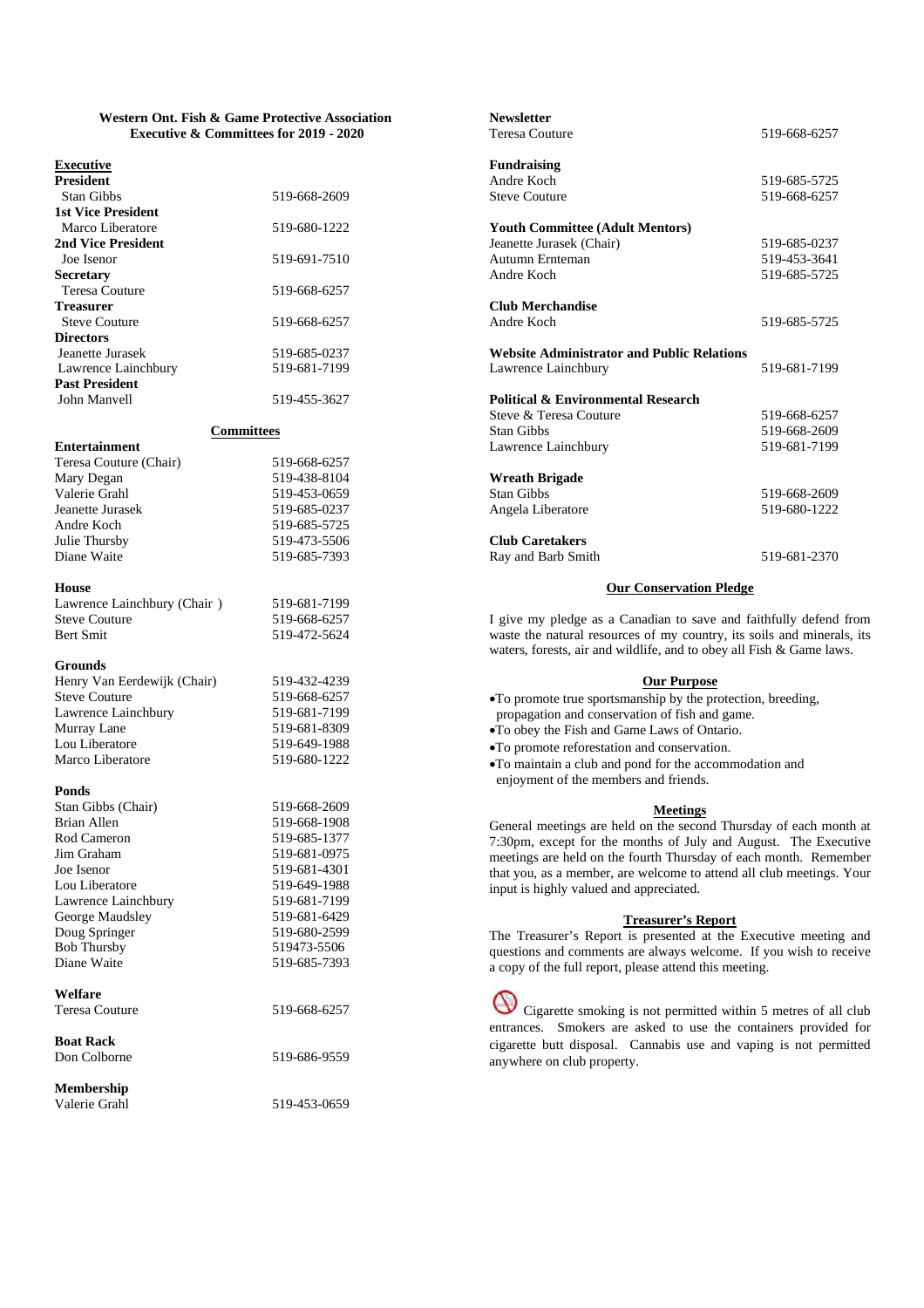### **MEMBERSHIP RENEWALS AND CHANGE OF CONTACT INFORMATION**

It is very important that you send any and all changes in mailing address, email or phone number(s) to Val Grahl (Membership Committee). WOFGPA will not be responsible if your membership lapses due to incorrect contact information.

Beginning Sept. 1, 2020, all membership renewal notices will be sent electronically. Renewal notices will be mailed only to those without an email on file. Please bring your notice with you when paying your membership dues.

Beginning August  $1<sup>st</sup>$ , 2020, any late payment will not be accepted and you will no longer be considered a member in good standing. If you choose to rejoin the club, your name will be added to the waiting list which is currently has over 250 names on it and an estimated 4 to 5-year wait time.

### **PRESIDENT'S MESSAGE**

Have you ever noticed that when courtesies are extended to people, someone always has to push the limit and ruin it for others? This is the case with our fish cleaning station.

In the past I have told people that if they are in need to clean their catch, even if it is not from our pond, to go ahead but only in emergency. Unfortunately, numerous anglers are dumping large quantities of fish remains that are making our grounds a mess and producing a foul smell at our club.

Effective immediately, the only fish remains that are to be deposited at our club is the fish out of our pond.

A good practice that I use is freezing the remains until garbage day, and the put them out with your trash.

A reminder to all is that we have commenced meetings with members invited. We must follow physical distancing and wear face masks. There is a 35-person limit allowed in the hall at one time. So, if you plan on attending get there early to obtain a spot.

> Yours in Conservation Stan Gibbs

### **WELFARE**

Many club members who aren't able to attend the club for meetings or fishing might welcome a quick call to say "Hello and what have you been up to?" This is especially important during the pandemic as many of our members venture outside or visit friends and family infrequently.

If you know of a club member or their immediate family who could use some cheering up or has reached one of life's many milestones, please contact Teresa Couture who will gladly make contact on behalf of the club.

### **FISHING LEAGUE**

The Fishing League has resumed each Tuesday night from 5:00 pm til dusk. The list of target fish changes each week. The cost is \$ 2.00 per week with half of the proceeds going to the winner. You can join at any time as the scoring is cumulative and ends after the Fall Trout Derby. If you have any questions, please contact Stan Gibbs.

### **EUCHRE Sat, Sept. 26**

This function has been cancelled. If you have any suggestions as to how to host the card evening, respecting physical distancing, please contact me. Thank you so much, Teresa Couture.

## **ANNUAL PIG ROAST Sat. Oct. 17**

This function has been cancelled due to provincial regulations under The Emergency Measures Act.

# **FALL TROUT DERBY Sat, Oct. 17**

Members are not allowed to fish the pond in the morning prior to the start of the derby.

Once the derby has ended, everyone is invited to fish and all regular catch limits for your membership type will apply.

Mark your calendar and tell your friends that our derbies are open to members and the general public.

| Registration: | 7:30 am (NO EARLIER PLEASE)    |
|---------------|--------------------------------|
| Derby Times:  | 8:00 am until Noon             |
| Cost:         | Members - \$15.00              |
|               | Non-Members $-$ \$ 18.00       |
|               | Youth $(12 \&$ under) - \$5.00 |

The rules are really quite simple.

- The derby will be held outside, rain or shine.
- The longest total length of 3 Trout caught will determine the 1st, 2nd and 3rd place awards in each division and the Mystery Fish.
- Registration includes the chance of win one of the many door prizes. Food will not be served.
- During the derby, only registered anglers in the derby will be allowed to fish. Trout caught during the derby will count only for the derby and not as part of their daily catch limit.

Please contact Stan Gibbs if you can help out for the day.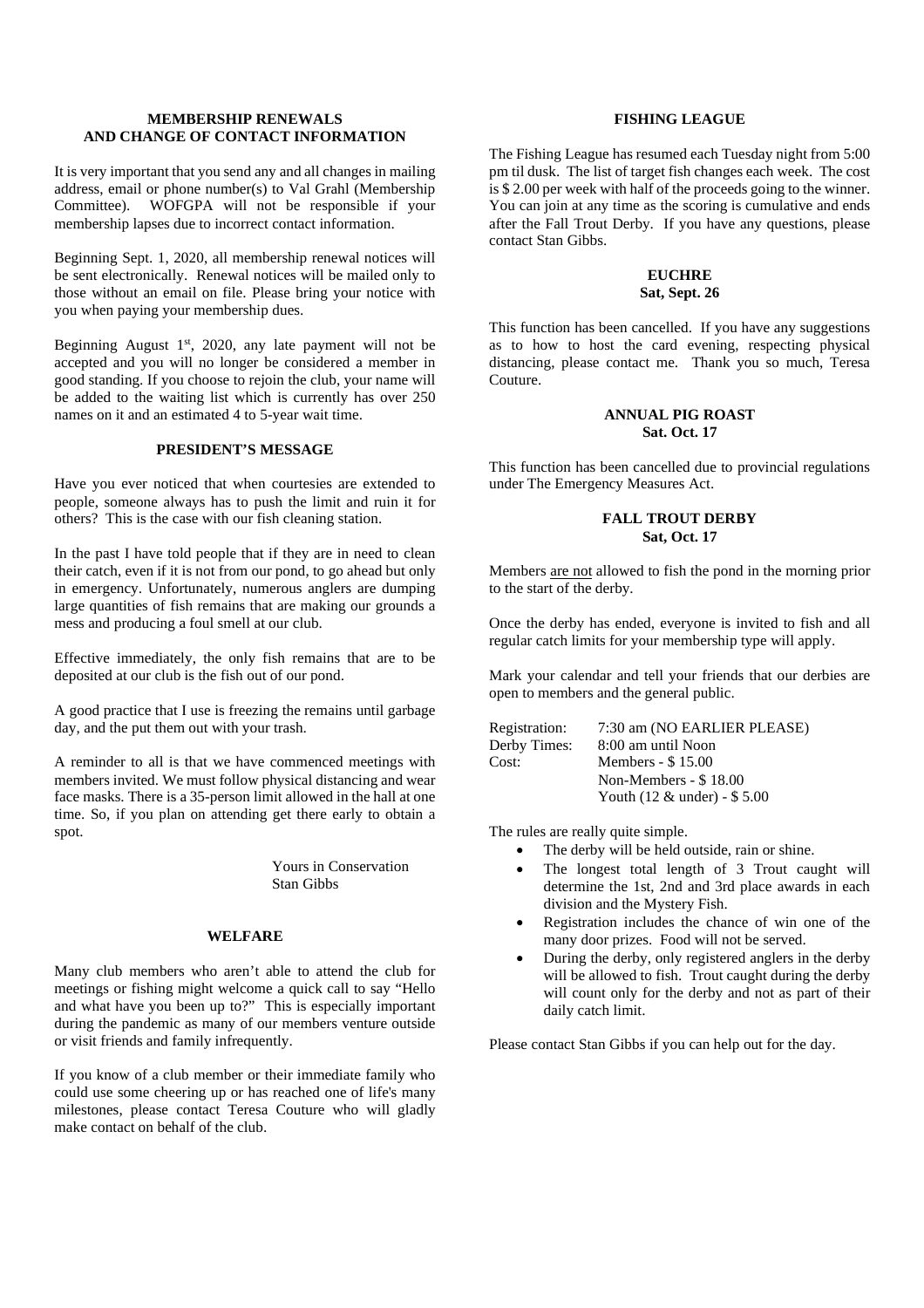### **HALL RENTALS**

The washrooms are open for members to use while angling at the club.

The hall is open for rentals but with conditions. The size of the hall rental is limited to 35 persons who must wear masks at all times and respect physical distancing. No food can be served. These guidelines are in place due to provincial regulations under the Emergency Measures Act.

Please speak to Barb Smith for further details.

### **UPCOMING EVENTS**

The event calendar for 2020 – 2021 is also available on the club website.

Please be advised that all functions listed in this newsletter may be cancelled due to the government regulations.

If an event is cancelled, the President, Stan Gibbs will notify members by email. The cancellation will also be posted on the bulletin board at the club.

| Mon. Sept. 7           | Labour Day                 |
|------------------------|----------------------------|
| Thurs, Sept. 10        | <b>General Meeting</b>     |
| Thurs., Sept. 24       | <b>Executive Meeting</b>   |
| Sat. Sept. 26          | Euchre (cancelled)         |
| Thurs. Oct. 8          | <b>General Meeting</b>     |
| Mon. Oct. 12           | <b>Thanksgiving Monday</b> |
| Sat. Oct. 17           | <b>Fall Trout Derby</b>    |
| Thurs. Oct. 22         | <b>Executive Meeting</b>   |
| Sat. Oct. 24           | Euchre (tentative)         |
| Wed. Nov. 11           | Remembrance Day            |
| Thurs. Nov. 12         | <b>General Meeting</b>     |
| Sat. Nov. 21           | Fall Clean up              |
|                        | Tree lot set up            |
| Week of Nov. $23 - 27$ | <b>Tree delivery</b>       |
| Thurs, Nov. 26         | <b>Executive Meeting</b>   |
| Fri. Nov. 27           | Tree sales begin           |
| Sat. Nov. 28           | Euchre (tentative)         |

### **ONTARIO HUNTER EDUCATION & BOW-HUNTING COURSES**

Emad Hazboun teaches these courses for a very reasonable cost. He offers a discount if you are a WOFGPA club member.

For more information and the starting date of the next course, please contact Emad by phone at 519-317-4132 or by e-mail at emadhaz@heafs.com or visit his website www.heafs.com

### **POACHING**

Poaching is a serious problem.

Only club members wearing their valid membership cards, and their guests, are allowed to fish on the pond.

If you see anyone fishing with no visible membership card, ask to see proof of valid membership.

Club members who do not display their valid membership card should expect to be told by the caretaker or any member to immediately stop fishing.

Non-members caught fishing on club property could be charged with trespassing and poaching.

# **CLUB MERCHANDISE**

The club has lanyards, patch crests and key chains available in stock. Andre makes sure there is an ample supply of T-shirts, hoodies and hats available in a range of sizes. Lined jackets with an embroidered club crest and your name are available as custom orders only. Custom orders can be placed at any time. Current selection includes larger sized hoodies and T-shirts (sizes up to 3XL).

Andre Koch can be reached at home by phone and is present at club meetings and functions.